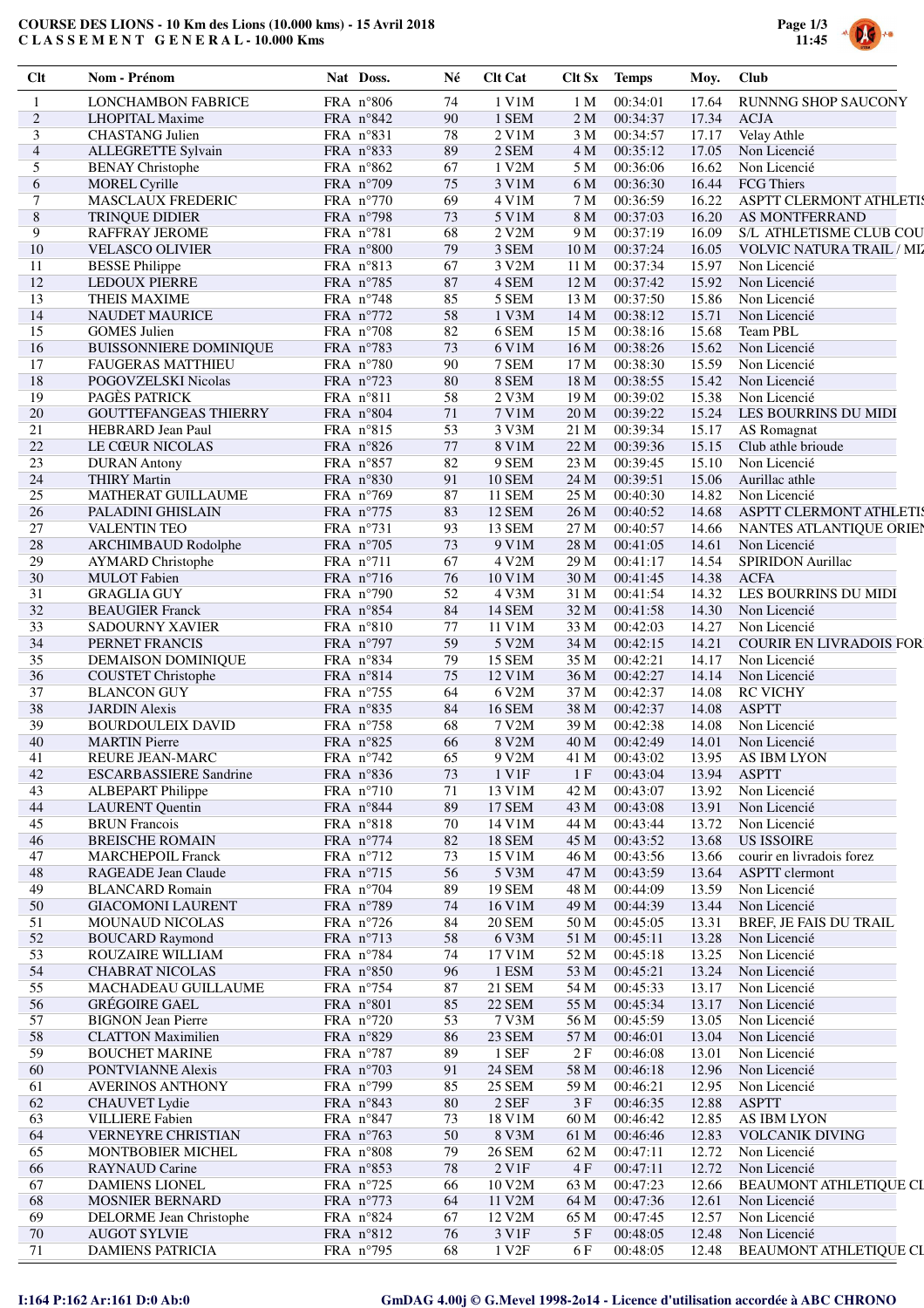## **COURSE DES LIONS - 10 Km des Lions (10.000 kms) - 15 Avril 2018 C L A S S E M E N T G E N E R A L - 10.000 Kms**



| Clt         | Nom - Prénom                 | Nat Doss.           | Né     | <b>Clt Cat</b>    | Clt Sx           | <b>Temps</b> | Moy.  | <b>Club</b>                   |
|-------------|------------------------------|---------------------|--------|-------------------|------------------|--------------|-------|-------------------------------|
| $72\,$      | <b>MARECHAL</b>              | FRA n°821           | 47     | 1 V4M             | 66 M             | 00:48:25     | 12.40 | <b>USSST PIEMOISE</b>         |
| 73          | <b>BESSON NATHALIE</b>       | FRA n°728           | 66     | 2 V2F             | 7F               | 00:48:27     | 12.39 | Non Licencié                  |
| 74          | <b>BRUEL VINCENT</b>         | FRA n°845           | 81     | <b>27 SEM</b>     | 67 M             | 00:48:34     | 12.35 | Non Licencié                  |
| 75          | DOS SANTOS Dominique         | FRA n°819           | 64     | 3 V2F             | $8\ \mathrm{F}$  | 00:48:43     | 12.32 | Non Licencié                  |
| 76          | VERDAVAINE CORALIE           | FRA n°792           | 71     | 4 V1F             | 9F               | 00:48:51     | 12.28 | Non Licencié                  |
| 77          | <b>DIONNET THIERRY</b>       | FRA n°738           | 63     | 13 V2M            | 68 M             | 00:48:52     | 12.28 | INDIVIDUEL CHIDRAC            |
| 78          | CERCY Jean louis             | FRA n°828           | 54     | 9 V3M             | 69 M             | 00:48:54     | 12.27 | Non Licencié                  |
| 79          | <b>MARTIN Lilian</b>         | FRA n°856           | 71     | 19 V1M            | 70 M             | 00:48:55     | 12.27 | Non Licencié                  |
| 80          | LAUSSAC Frederic             | FRA n°832           | 62     | 14 V2M            | 71 M             | 00:49:10     | 12.21 | Non Licencié                  |
| $8\sqrt{1}$ | PROVENCHERE Tiphaine         | FRA n°714           | 95     | 3 SEF             | 10F              | 00:49:23     | 12.15 | <b>Beaumont AC</b>            |
| 82          | VILPOUX Dominique            | FRA n°724           | 55     | 10 V3M            | 72 M             | 00:49:35     | 12.10 | Non Licencié                  |
| 83          | FREGONESE SERGE              | FRA n°794           | 57     | 11 V3M            | 73 M             | 00:49:39     | 12.09 | BEAUMONT ATHLETIQUE CL        |
| 84          | <b>DURAN</b> Geneviere       | FRA n°722           | 57     | 1 V3F             | 11F              | 00:49:41     | 12.08 | Non Licencié                  |
| 85          | <b>IDOUX Xavier</b>          | FRA n°820           | 72     | 20 V1M            | 74 M             | 00:49:41     | 12.08 | Non Licencié                  |
| 86          | <b>CROUSEAUD SYLVAIN</b>     | FRA n°768           | 71     | 21 V1M            | 75 M             | 00:49:45     | 12.06 | COURIR A PONT DU CHATEA       |
| 87          | <b>FARGEIX MICHEL</b>        | FRA n°817           | 57     | 12 V3M            | 76 M             | 00:49:53     | 12.03 | <b>ACFA</b>                   |
| 88          | JAMON BOYER Jean Bernard     | FRA n°855           | 80     | <b>28 SEM</b>     | 77 M             | 00:49:58     | 12.01 | Non Licencié                  |
| 89          | <b>CHARRON DOMINIQUE</b>     | FRA n°779           | 87     | <b>29 SEM</b>     | 78 M             | 00:49:59     | 12.01 | Non Licencié                  |
| 90          | <b>BOUREKOUCHE Sabrina</b>   | FRA n°706           | 82     | 4 SEF             | 12F              | 00:50:34     | 11.87 | Non Licencié                  |
| 91          | <b>MEUIVIER Alain</b>        | FRA n°840           | 68     | 15 V2M            | 79 M             | 00:50:35     | 11.86 | Non Licencié                  |
| 92          | <b>JARDIN MARIE</b>          | FRA n°762           | 77     | 5 V1F             | 13F              | 00:50:42     | 11.84 | Non Licencié                  |
| 93          | <b>RATIGNET BENOIT</b>       | FRA n°771           | 76     | 22 V1M            | 80 M             | 00:50:43     | 11.83 | Non Licencié                  |
| 94          | LE FOLL ROMAIN               | FRA n°753           | 99     | 1 JUM             | 81 M             | 00:50:53     | 11.80 | Non Licencié                  |
| 95          |                              |                     | 67     |                   | 82 M             | 00:50:54     | 11.79 |                               |
|             | LE FOLL MORGAN               | FRA n°752           |        | 16 V2M            |                  |              |       | Non Licencié                  |
| 96          | <b>MALOCHET Alain</b>        | FRA n°701           | 52     | 13 V3M            | 83 M             | 00:51:00     | 11.77 | <b>ACFA Blanzat</b>           |
| 97          | DA COSTA HENRIQUE            | FRA $n^{\circ}$ 796 | 63     | 17 V2M            | 84 M             | 00:51:09     | 11.73 | Non Licencié                  |
| 98          | <b>WATELLET Bruno</b>        | FRA n°841           | 71     | 23 V1M            | 85 M             | 00:51:14     | 11.71 | Non Licencié                  |
| 99          | <b>BALLESTEROS ARMANDINE</b> | FRA n°791           | 74     | 6 V1F             | 14 F             | 00:51:21     | 11.69 | BEAUMONT ATHLETIQUE CL        |
| 100         | DE LA BROSSE COLETTE         | FRA n°734           | 81     | 5 SEF             | 15F              | 00:51:30     | 11.65 | Non Licencié                  |
| 101         | LE BON Sandrine              | FRA n°823           | 69     | 7 V1F             | 16F              | 00:51:35     | 11.63 | Non Licencié                  |
| 102         | PANDOLFO EMMANUEL            | FRA n°802           | 71     | 24 V1M            | 86 M             | 00:51:36     | 11.63 | Non Licencié                  |
| 103         | <b>FREITAS</b> Oceane        | FRA n°846           | $90\,$ | 6 SEF             | 17F              | 00:53:02     | 11.31 | Non Licencié                  |
| 104         | <b>LAVENANT HUGUES</b>       | FRA n°777           | 89     | <b>30 SEM</b>     | 87 M             | 00:53:17     | 11.26 | Non Licencié                  |
| 105         | <b>REGNAULT</b> Catherine    | FRA n°702           | 75     | 8 V1F             | 18 F             | 00:53:30     | 11.21 | Non Licencié                  |
| 106         | <b>AUREL Joelle</b>          | FRA n°848           | 82     | 7 SEF             | 19F              | 00:53:42     | 11.18 | Non Licencié                  |
| 107         | LYONNAZ AURORE               | FRA $n^{\circ}776$  | 93     | 8 SEF             | 20 F             | 00:53:45     | 11.16 | Non Licencié                  |
| 108         | <b>BARD Roland</b>           | FRA n°849           | 67     | 18 V2M            | 88 M             | 00:53:53     | 11.14 | Marjevols cross marathon      |
| 109         | <b>DURAN</b> Antoine         | FRA n°859           | 56     | 14 V3M            | 89 M             | 00:54:09     | 11.08 | Non Licencié                  |
| 110         | <b>GAJEWSKI</b> Estelle      | FRA n°838           | 78     | 9 V1F             | 21F              | 00:54:10     | 11.08 | Non Licencié                  |
| 111         | <b>BROCHOT</b> Madina        | FRA n°837           | 82     | 9 SEF             | 22F              | 00:54:11     | 11.07 | Non Licencié                  |
| 112         | <b>GAYET GWENN</b>           | FRA n°750           | 86     | <b>10 SEF</b>     | 23 F             | 00:54:16     | 11.06 | <b>BEAUMONT ATHLETIQUE CL</b> |
| 113         | <b>BONIN Anthony</b>         | FRA n°822           | 75     | 25 V1M            | 90 M             | 00:54:33     | 11.00 | <b>BAC 63</b>                 |
| 114         | <b>DOMAS AGNES</b>           | FRA n°739           | 69     | 10 V1F            | 24 F             | 00:54:42     | 10.97 | INDIVIDUELLE CHIDRAC          |
| 115         | AMATO Joseph                 | FRA n°707           | 63     | 19 V2M            | 91 M             | 00:54:51     | 10.94 | <b>Beaumont AC</b>            |
| 116         | <b>DEFFONTIS HERVE</b>       | FRA n°729           | 66     | 20 V2M            | 92 M             | 00:54:51     | 10.94 | <b>BEAUMONT ATHLETIQUE CL</b> |
| 117         | <b>LAUCOURNET OLIVIER</b>    | FRA $n^{\circ}$ 766 | 70     | 26 V1M            | 93 M             | 00:54:53     | 10.93 | Non Licencié                  |
| 118         | <b>LEMONNIER BENEDICTE</b>   | FRA $n^{\circ}$ 749 | 81     | 11 SEF            | 25 F             | 00:55:06     | 10.89 | Non Licencié                  |
| 119         | <b>MARTIN</b> Laure          | FRA n°861           | 87     | 12 SEF            | 26 F             | 00:55:14     | 10.86 | Non Licencié                  |
| 120         | <b>GARRANT SOPHIE</b>        | FRA n°786           | 82     | 13 SEF            | 27 F             | 00:55:39     | 10.78 | Non Licencié                  |
| 121         | <b>DUPIN ISABELLE</b>        | FRA $n^{\circ}$ 735 | 69     | 11 V1F            | 28F              | 00:55:56     | 10.73 | <b>BEAUMONT ATHLETIQUE CL</b> |
|             |                              | FRA n°736           |        | 2 V3F             |                  | 00:56:03     |       | <b>BEAUMONT ATHLETIQUE CL</b> |
| 122         | DEMAISON JOELLE              |                     | 56     |                   | 29 F             |              | 10.71 |                               |
| 123         | <b>COUSY OLIVIER</b>         | FRA $n°793$         | 73     | 27 V1M            | 94 M             | 00:56:14     | 10.67 | <b>BEAUMONT ATHLETIQUE CL</b> |
| 124         | LE NEINDRE Virginie          | FRA n°865           | 74     | 12 V1F            | 30 F             | 00:56:19     | 10.65 | Non Licencié                  |
| 125         | <b>BOURLET AMELIE</b>        | FRA n°764           | 93     | 14 SEF            | 31 F             | 00:56:34     | 10.61 | Non Licencié                  |
| 126         | <b>GRAVIER MANUEL</b>        | FRA n°803           | 71     | 28 V1M            | 95 M             | 00:56:38     | 10.60 | Non Licencié                  |
| 127         | PINARD Claire                | FRA n°827           | 78     | 13 V1F            | 32 F             | 00:56:53     | 10.55 | Non Licencié                  |
| 128         | ORTEGA CHRISTIAN             | FRA n°737           | 51     | 15 V3M            | 96 M             | 00:57:01     | 10.52 | Non Licencié                  |
| 129         | <b>REUGE BRUNO</b>           | FRA n°805           | 80     | 31 SEM            | 97 M             | 00:57:07     | 10.51 | Non Licencié                  |
| 130         | <b>BISSIRIEX FLORENT</b>     | FRA n°757           | 82     | 32 SEM            | 98 M             | 00:57:10     | 10.50 | Non Licencié                  |
| 131         | <b>SIBLER CATHERINE</b>      | FRA $n^{\circ}740$  | 66     | 4 V <sub>2F</sub> | 33 F             | 00:57:19     | 10.47 | <b>INDIVIDUELLE CHIDRAC</b>   |
| 132         | PELIGRY Geneviere            | FRA n°717           | 76     | 14 V1F            | 34 F             | 00:57:20     | 10.47 | <b>ACFA</b>                   |
| 133         | FAYOLLE Andre                | FRA n°718           | 52     | 16 V3M            | 99 M             | 00:57:52     | 10.37 | <b>Beaumont AC</b>            |
| 134         | <b>VIDAL</b> Laurent         | FRA $n^{\circ}721$  | 73     | 29 V1M            | 100 <sub>M</sub> | 00:58:05     | 10.33 | Non Licencié                  |
| 135         | <b>SEIN Caroline</b>         | FRA n°863           | 83     | 15 SEF            | 35 F             | 00:58:45     | 10.21 | Non Licencié                  |
| 136         | <b>GARCIA CORINNE</b>        | FRA n°809           | 72     | 15 V1F            | 36 F             | 00:59:10     | 10.14 | Non Licencié                  |
| 137         | <b>JONKMAN JESKE</b>         | FRA n°788           | 76     | 16 V1F            | 37 F             | 00:59:11     | 10.14 | Non Licencié                  |
| 138         | <b>BARTHELEMY GERALDINE</b>  | FRA n°727           | 79     | <b>16 SEF</b>     | 38F              | 00:59:29     | 10.09 | Non Licencié                  |
| 139         | <b>MEGE</b> Stephanie        | FRA n°860           | 92     | 17 SEF            | 39 F             | 00:59:40     | 10.06 | Non Licencié                  |
| 140         | <b>LEROY MARYLINE</b>        | FRA n°741           | 67     | 5 V <sub>2F</sub> | 40 F             | 01:00:19     | 9.95  | AS IBM LYON                   |
| 141         | MONTEIRO CATHERINE           | FRA n°807           | 75     | 17 V1F            | 41 F             | 01:00:47     | 9.87  | CLUB ATHLETISME LOISIR R      |
| 142         | <b>MATHIEU NADINE</b>        | FRA n°751           | 62     | 6 V2F             | 42F              | 01:01:35     | 9.74  | Non Licencié                  |
|             |                              |                     |        |                   |                  |              |       |                               |